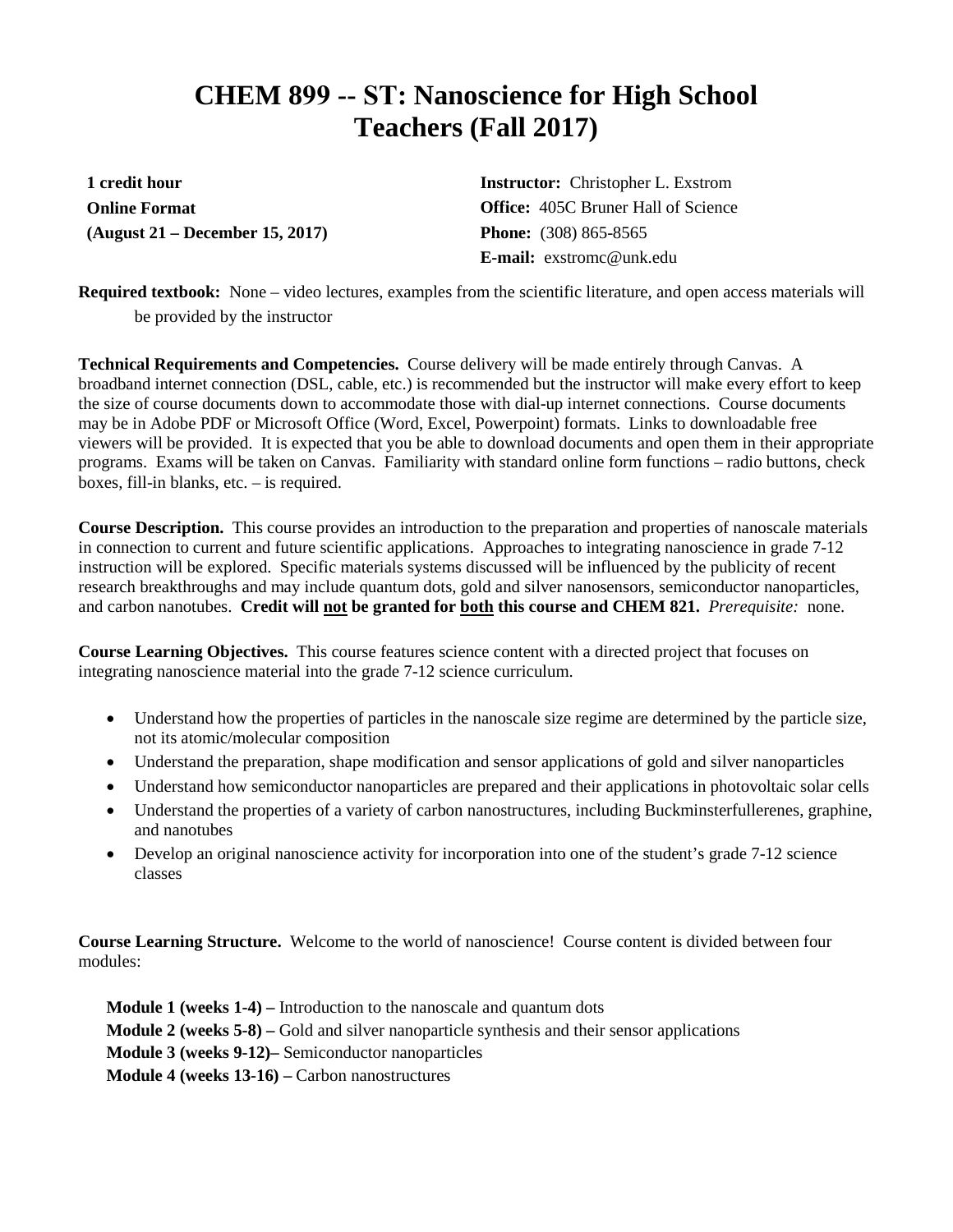Within each module, the following types of assignments must be completed:

**Video Lectures** – one per week each of the first three weeks. A post-lecture quiz must be completed after each lecture

**Homework Problems** – generated by the instructor. One assignment per module.

Your grade will be based on the number of accumulated points as a percentage of the total possible number of points according to the distribution given below:

## **GRADING DISTRIBUTION\***

| Post-lecture quizzes (12)     |     | 36% (3% each) |
|-------------------------------|-----|---------------|
| Graded Homework (4)           |     | 36% (9% each) |
| Original Nanoscience Activity | 28% |               |

**Post-lecture quizzes.** Short Canvas-delivered quizzes with a variety of formats, including essay, multiple-choice, and/or short-answer questions. Open-lecture/notes/other resources

**Homework.** You will receive assigned homework as handouts (one per module) from the instructor. All problems will be graded.

**Original Nanoscience Activity (deadline: Tuesday, December 12, 5:00 p.m. CT).** At the graduate level, one must develop the ability to create original instructional material from existing knowledge. As a term project, you are required to write an "original" **one-day** lesson plan that introduces and/or reinforces one or more concepts from this course. A demonstration or lab activity must be included – this may constitute the entire lesson if it fills an entire class period. Your writeup should include a lesson plan summary in the format that you would turn in to your principal or department head, detailed outlines of any lectures, full descriptions and "teacher notes" for any demonstrations, and complete handouts for any lab experiments (include a background section, procedural instructions for students, additional notes for teachers, and information on chemical hazards, safety, and storage considerations). There will be intermediate deadlines that correspond to the course module timeframes:

- **Week 4** Discussion Board assignment on identifying places in the grade 7-12 curriculum for nanoscience material
- **Week 8** Discussion Board assignment on topic proposal for the nanoscience activity
- **Week 12** Detailed outline of nanoscience activity with peer and instructor review
- **Week 16** Submit final nanoscience activity

**Discussion Board Responses.** Each response will be graded according to rubrics posted in Canvas.

**Grading Scale.** The following weighted percentage point scale will be the initial starting point: A (93-100), A- (90-92.9), B+ (87-89.9), B (83-86.9), B- (80-82.9), C+ (77-79.9), C (73-76.9), C- (70-72.9), D+ (67-69.9), D (63-66.9), D- (60-62.9), F (below 60). This scale may be moved downward at the instructors discretion.